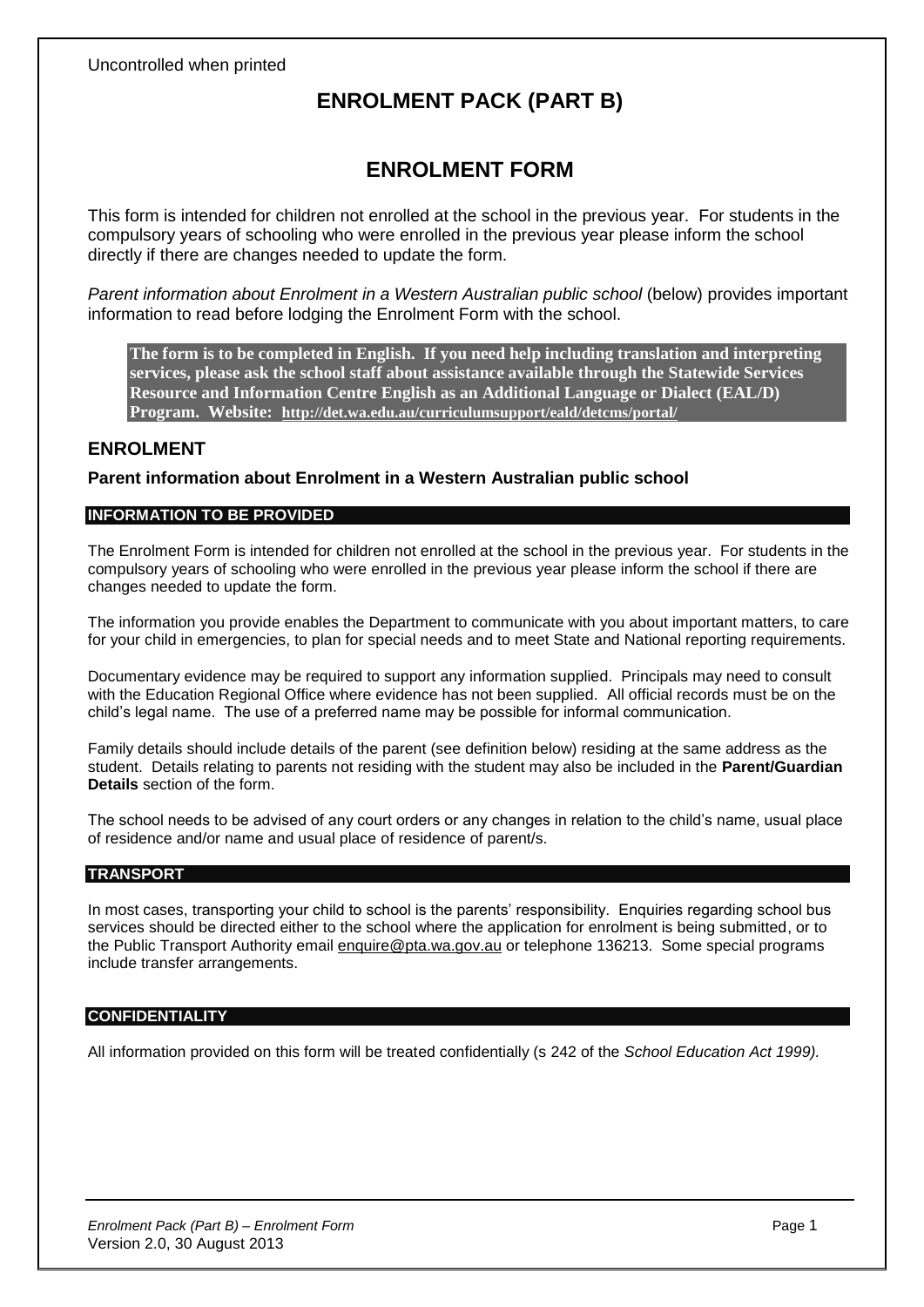### **INFORMATION ABOUT YOUR OCCUPATION AND EDUCATION**

The National Goals for Schooling in the 21<sup>st</sup> Century state that 'the learning outcomes of educationally disadvantaged students '…… should…..' improve and, over time, match those of other students'.

All parents across Australia, no matter which school their child attends, are being asked to provide information about their family background to promote an education system which is fair for all Australian students regardless of their background.

Providing this information is voluntary but your information will help the Department of Education to ensure that all students are being well served by our public schools.

## **CONSENT FORMS**

The following forms are attached for parents to consider and sign if in agreement:

| Media Consent:          | Publication of images of the student and their work.                                            |
|-------------------------|-------------------------------------------------------------------------------------------------|
| Internet Access:        | Appropriate use of internet services by students.                                               |
| <b>Viewing Consent:</b> | For 'Parental Guidance (PG)' items deemed suitable by the teacher and school<br>administration. |
| Local Excursions:       | Agreement to minor excursions, not including excursions which require individual<br>agreement.  |

## **STUDENT HEALTH CARE**

The Department's S*tudent Health Care* policy clarifies the actions to be undertaken by public schools to manage student health care needs. All students require an up to date Student Health Care Summary which is available from the school. For students identified as having health conditions requiring support at school, additional form/s will be provided by the school.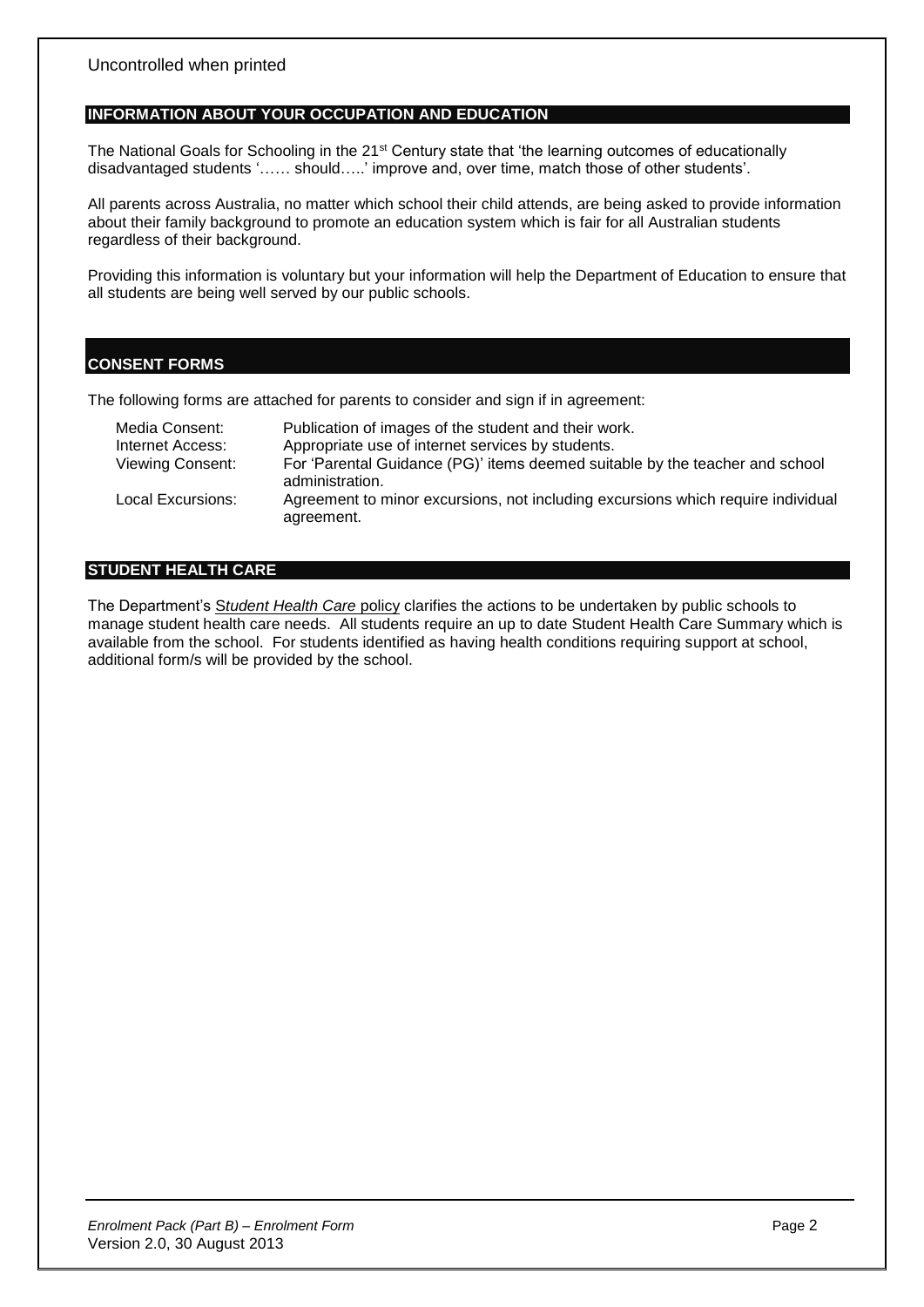

# **Dardanup Primary School**

Year of enrolment: Year level :

# **STUDENT ENROLMENT FORM (optional)**

*(For enrolment in a Western Australian Public School)*

**This form is to be completed for children whose application has been accepted by the school. It is intended for children not enrolled at the school in the previous year and for all Pre Primary students.** For students in the compulsory years of schooling who were enrolled in the previous year, please inform the school directly if there are changes needed to update the form.

Please read the accompanying *Parent information about Enrolment in a Western Australian public school* before lodging the Enrolment Form with the school.

*Note: If you are typing the information into this form, doubleclick the check box*  $\Box$  and select the radio *button under the heading Default value 'Checked' and click OK. e.g. .*

| <b>STUDENT DETAILS</b>                                                                                                                                                                                                                                                                                                                                                                                                                            |             |            |             |                                |
|---------------------------------------------------------------------------------------------------------------------------------------------------------------------------------------------------------------------------------------------------------------------------------------------------------------------------------------------------------------------------------------------------------------------------------------------------|-------------|------------|-------------|--------------------------------|
| Surname:                                                                                                                                                                                                                                                                                                                                                                                                                                          |             |            |             |                                |
|                                                                                                                                                                                                                                                                                                                                                                                                                                                   |             |            |             |                                |
| 1 <sup>st</sup> Name:                                                                                                                                                                                                                                                                                                                                                                                                                             |             |            |             | 3rd Name: ___________________  |
| Preferred 1 <sup>st</sup> Name:                                                                                                                                                                                                                                                                                                                                                                                                                   |             |            |             |                                |
| Email Address:                                                                                                                                                                                                                                                                                                                                                                                                                                    |             |            |             |                                |
| $\frac{1}{\sqrt{1-\frac{1}{2}}}\frac{1}{\sqrt{1-\frac{1}{2}}}\frac{1}{\sqrt{1-\frac{1}{2}}}\frac{1}{\sqrt{1-\frac{1}{2}}}\frac{1}{\sqrt{1-\frac{1}{2}}}\frac{1}{\sqrt{1-\frac{1}{2}}}\frac{1}{\sqrt{1-\frac{1}{2}}}\frac{1}{\sqrt{1-\frac{1}{2}}}\frac{1}{\sqrt{1-\frac{1}{2}}}\frac{1}{\sqrt{1-\frac{1}{2}}}\frac{1}{\sqrt{1-\frac{1}{2}}}\frac{1}{\sqrt{1-\frac{1}{2}}}\frac{1}{\sqrt{1-\frac{1}{2}}}\frac{1}{\sqrt{1-\frac{$<br>Date of Birth: |             |            | Sex:   Male | Female                         |
|                                                                                                                                                                                                                                                                                                                                                                                                                                                   |             |            |             |                                |
|                                                                                                                                                                                                                                                                                                                                                                                                                                                   |             |            |             |                                |
|                                                                                                                                                                                                                                                                                                                                                                                                                                                   |             |            |             |                                |
|                                                                                                                                                                                                                                                                                                                                                                                                                                                   |             |            |             |                                |
| Full Name/s of brothers and sisters attending this school:                                                                                                                                                                                                                                                                                                                                                                                        |             |            |             |                                |
|                                                                                                                                                                                                                                                                                                                                                                                                                                                   |             |            |             |                                |
| <b>Student lives with:</b>                                                                                                                                                                                                                                                                                                                                                                                                                        |             |            |             |                                |
|                                                                                                                                                                                                                                                                                                                                                                                                                                                   |             |            |             |                                |
|                                                                                                                                                                                                                                                                                                                                                                                                                                                   | <b>Name</b> |            |             | <b>Relationship to student</b> |
|                                                                                                                                                                                                                                                                                                                                                                                                                                                   |             |            |             |                                |
| (Reg3. School Education Regulations 2000)                                                                                                                                                                                                                                                                                                                                                                                                         |             |            |             |                                |
| For information on access restriction, see Confidential section of this form.                                                                                                                                                                                                                                                                                                                                                                     |             |            |             |                                |
| <b>Emergency Contacts</b> (Indicate contacts in order of preference):<br><b>Name</b>                                                                                                                                                                                                                                                                                                                                                              | Phone No.   | Mobile No. |             | <b>Relationship to student</b> |
| 1.                                                                                                                                                                                                                                                                                                                                                                                                                                                |             |            |             |                                |
|                                                                                                                                                                                                                                                                                                                                                                                                                                                   |             |            |             |                                |
| 3.<br><u> 2000 - Andreas Andreas Andreas Andreas Andreas Andreas Andreas Andreas Andreas Andreas Andreas Andreas Andre</u>                                                                                                                                                                                                                                                                                                                        |             |            |             |                                |
|                                                                                                                                                                                                                                                                                                                                                                                                                                                   |             |            |             |                                |
|                                                                                                                                                                                                                                                                                                                                                                                                                                                   |             |            |             |                                |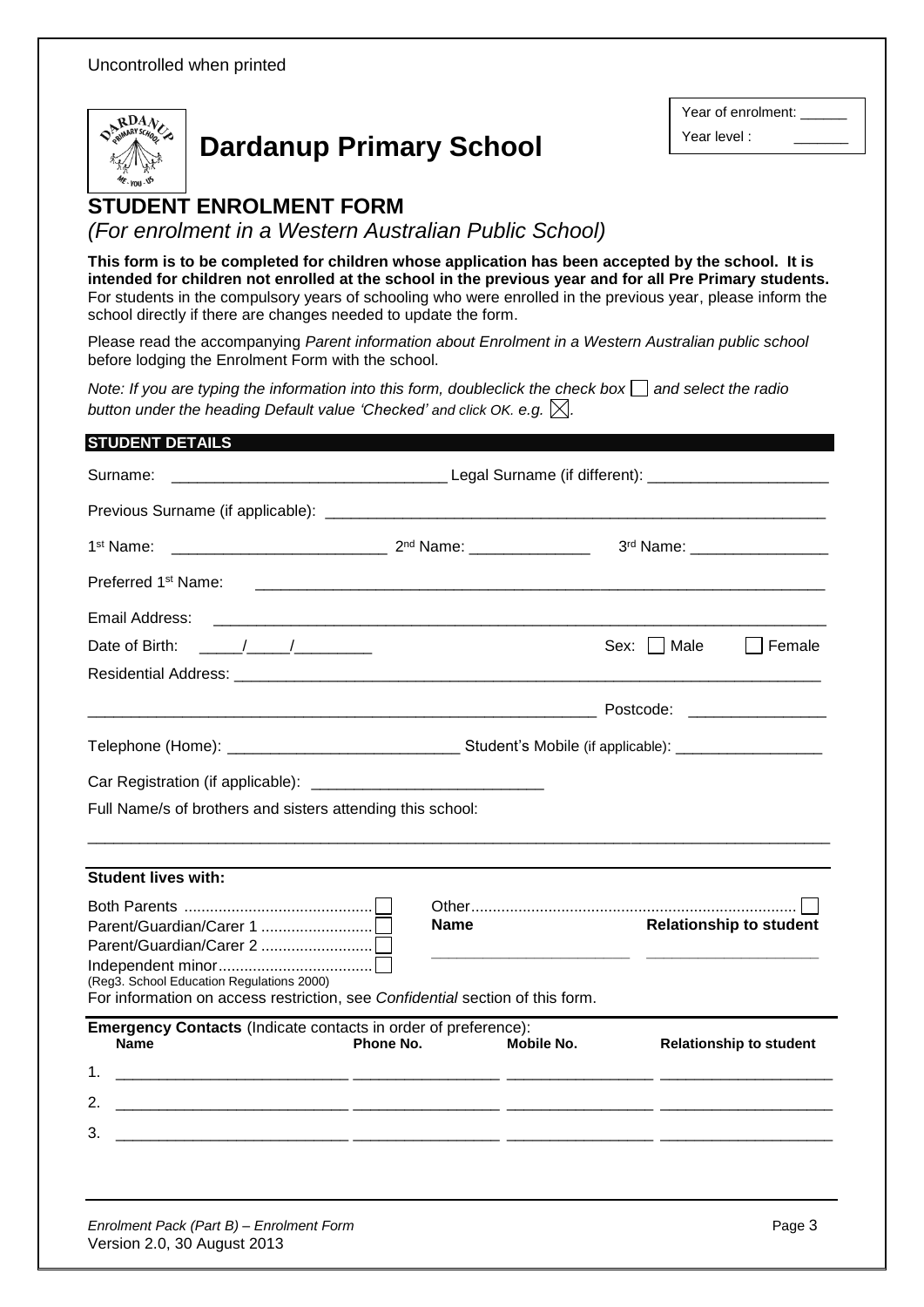| Uncontrolled when printed                                                                                                                                                                                                      |
|--------------------------------------------------------------------------------------------------------------------------------------------------------------------------------------------------------------------------------|
| STUDENT DETAILS - ADDITIONAL INFORMATION                                                                                                                                                                                       |
| Country of Birth: <u>_____________________________</u>                                                                                                                                                                         |
| <b>NO</b>                                                                                                                                                                                                                      |
| Student's First Language:                                                                                                                                                                                                      |
| <b>YES</b><br><b>NO</b><br><b>YES</b><br>NO<br><b>YES</b><br>NO                                                                                                                                                                |
| <b>NO</b><br><b>NO</b><br>(If more than one language, indicate the one that is<br>$\Box$ NO, English only<br>spoken most often.)                                                                                               |
| $\overline{\phantom{0}}$ NO                                                                                                                                                                                                    |
| Date of Arrival in Australia: ________________________ Visa Sub-class No: ______________ Visa Sub-class No Expiry Date: _____________                                                                                          |
|                                                                                                                                                                                                                                |
| Does the student receive any of the following allowances:                                                                                                                                                                      |
| <b>Youth Allowance</b><br>Secondary Assistance                                                                                                                                                                                 |
| Assistance for Isolated Children (AIC)<br>Abstudy                                                                                                                                                                              |
| Previous School: enterprise the control of the control of the control of the control of the control of the control of the control of the control of the control of the control of the control of the control of the control of |
|                                                                                                                                                                                                                                |
| If previously enrolled in Home Education, specify the Education Region: ____________________________                                                                                                                           |
|                                                                                                                                                                                                                                |
|                                                                                                                                                                                                                                |
| <b>CONFIDENTIAL</b>                                                                                                                                                                                                            |
| Access Restriction - Is this student subject to any court orders in respect of their care, welfare and<br><b>NO</b><br>If YES, please specify and attach supporting documentation.                                             |
| Is this student in the care of the Department for Child Protection and Family Support's (CPFS) Director General?<br><b>YES</b><br><b>NO</b>                                                                                    |
| If YES, please specify the name of the CPFS Case Manager, their CPFS District and their contact phone<br>number.                                                                                                               |
|                                                                                                                                                                                                                                |
| <b>CONSENT FORMS</b>                                                                                                                                                                                                           |
| Parent consent is sought in ATTACHMENT 2 for a variety of school related activities.                                                                                                                                           |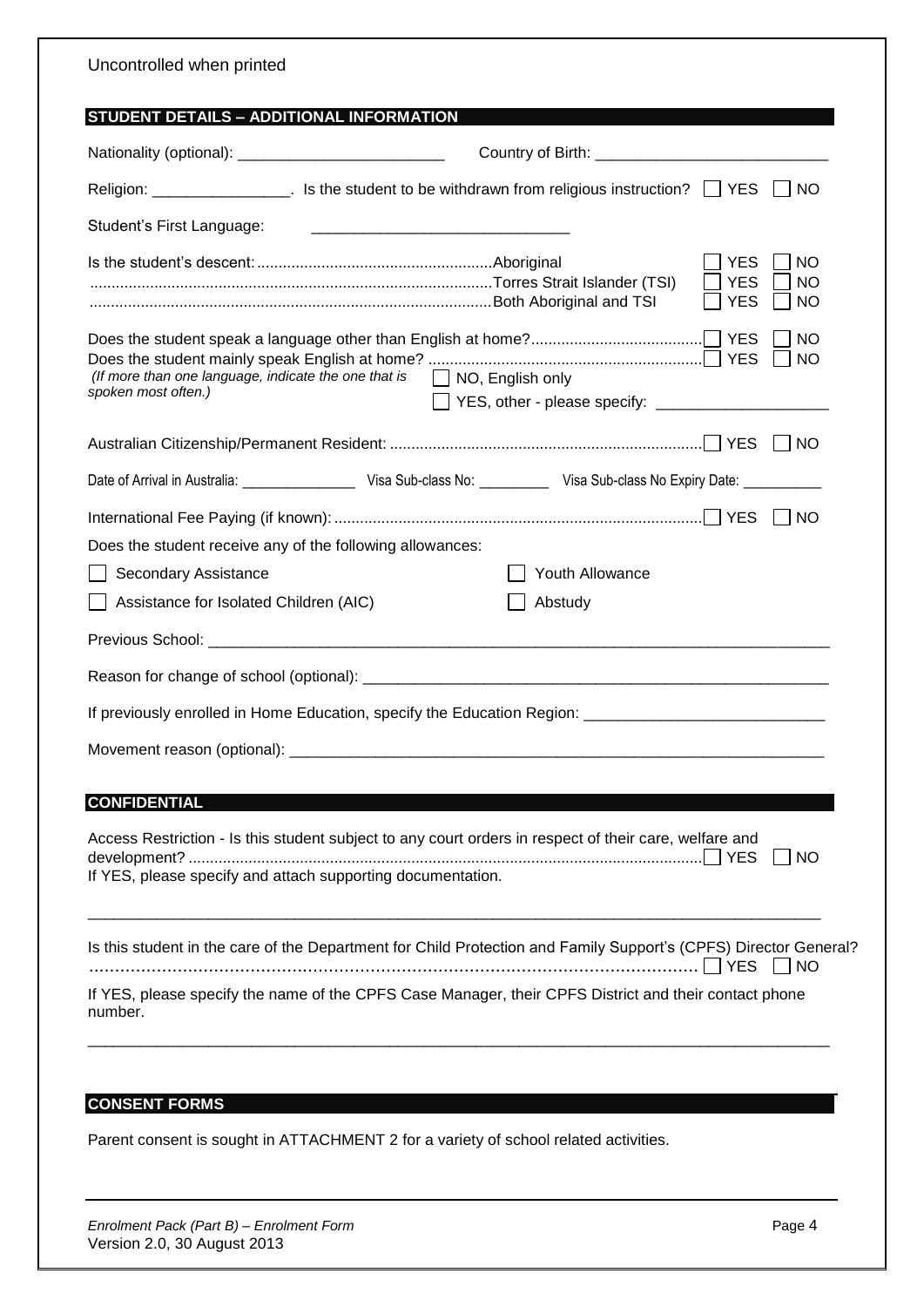| Uncontrolled when printed                                                                                                                                                                                                              |                                                                                                                                                                                                                            |
|----------------------------------------------------------------------------------------------------------------------------------------------------------------------------------------------------------------------------------------|----------------------------------------------------------------------------------------------------------------------------------------------------------------------------------------------------------------------------|
| <b>STUDENT DETAILS - MEDICAL / HEALTH</b>                                                                                                                                                                                              |                                                                                                                                                                                                                            |
| school, is to be completed for all students.<br>provided by the school.                                                                                                                                                                | In addition to the information below, a separate form (student health care summary) available from the<br>Note: For students identified as having health conditions requiring support at school, additional form/s will be |
| <b>YES</b><br>Does the student have a disability?                                                                                                                                                                                      | <b>NO</b><br>If YES, please specify the disability/s:                                                                                                                                                                      |
| Copies of this documentation will be required for school records                                                                                                                                                                       | Please indicate where you have documentation about your child's disability in any of the following areas.                                                                                                                  |
| Autism Spectrum Disorder<br>Deaf or Hard of Hearing<br>Specific Speech Language Impairment<br><b>Intellectual Disability</b>                                                                                                           | Severe Mental Disorder<br>Global Developmental Delay (prior to age 6)<br>Vision Impairment<br><b>Physical Disability</b>                                                                                                   |
| Does the student have a medical condition or intensive health care need? YES $\Box$<br>If YES, please specify.<br>Allergy - Anaphylaxis<br>Asthma<br><b>Diabetes</b><br>Diagnosed migraine/headaches<br>Seizure Disorder (eg epilepsy) | NO <sub>0</sub><br>Hearing condition (eg otitis media)<br>Mental health or behavioural (eg depression,<br>ADD/ADHD)<br>Intensive Health Care Need (eg tube feeding)                                                        |
|                                                                                                                                                                                                                                        |                                                                                                                                                                                                                            |
| Doctor's Name:                                                                                                                                                                                                                         | Telephone:                                                                                                                                                                                                                 |
|                                                                                                                                                                                                                                        |                                                                                                                                                                                                                            |
| Dentist's Name:                                                                                                                                                                                                                        | Telephone: ________________________________                                                                                                                                                                                |
| Medicare No: __ __ __ __ __ __ __ __ __ __ Valid to: __ / ________                                                                                                                                                                     |                                                                                                                                                                                                                            |
|                                                                                                                                                                                                                                        | Health Care Card (if applicable): VES NO. If Yes, please provide no. 1998 10. [1] Expiry Date: 1998.                                                                                                                       |
| (If there is a medical emergency parents or guardians are expected to meet the cost of the ambulance)                                                                                                                                  |                                                                                                                                                                                                                            |
| <b>PARENT / GUARDIAN DETAILS</b>                                                                                                                                                                                                       |                                                                                                                                                                                                                            |
| <b>Parent/Guardian 1 Details</b>                                                                                                                                                                                                       |                                                                                                                                                                                                                            |
|                                                                                                                                                                                                                                        | Title: ____ First Name: ___________________ Second Name: __________________ Surname: ____________________                                                                                                                  |
|                                                                                                                                                                                                                                        |                                                                                                                                                                                                                            |
| Enrolment Pack (Part B) - Enrolment Form<br>Version 2.0, 30 August 2013                                                                                                                                                                | Page 5                                                                                                                                                                                                                     |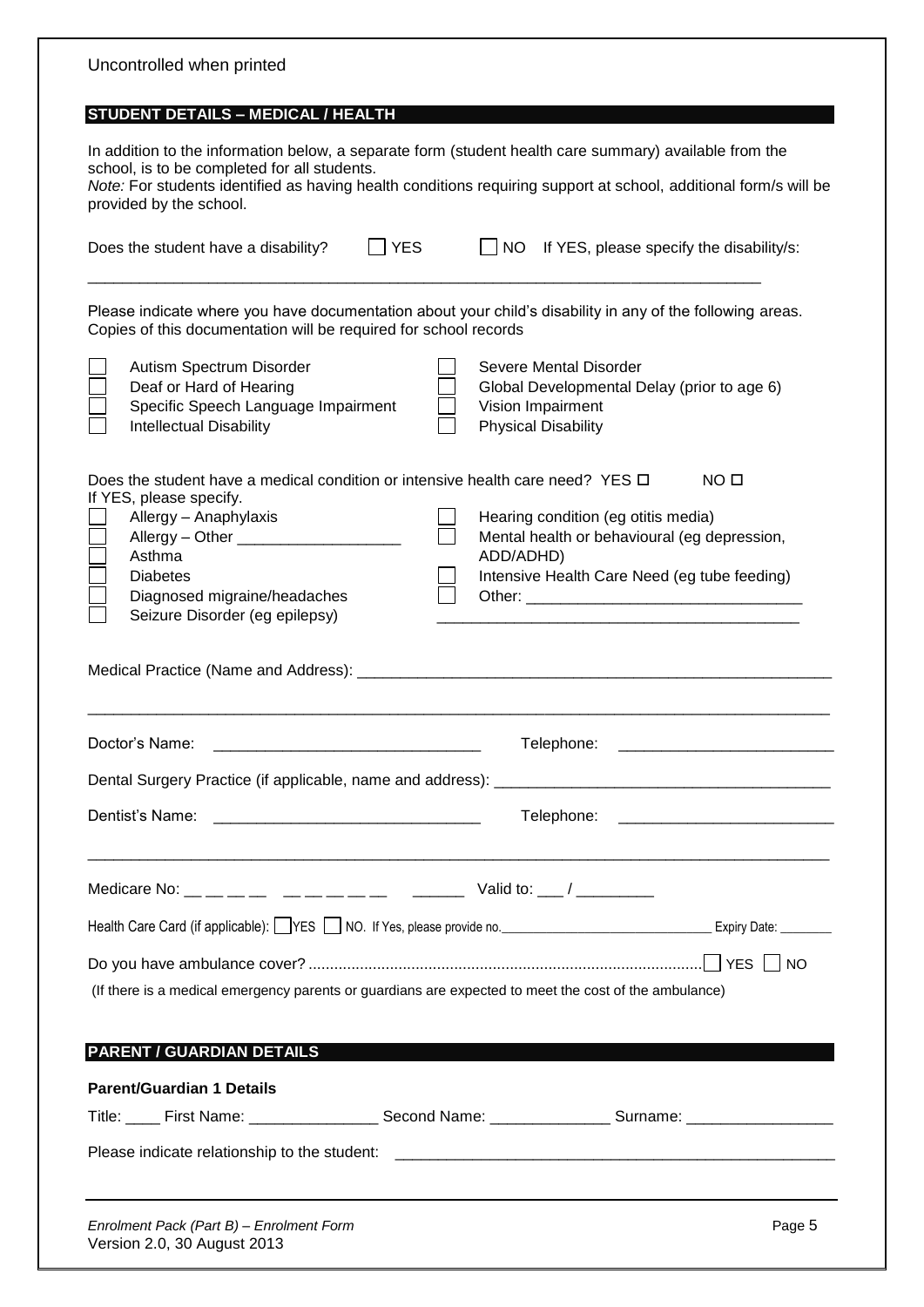| Uncontrolled when printed                                                                                                                                                                                                                                                                                                                                                                                                                                                                                                                                                                                                                                                                                                                                                                                                                                               |  |  |  |  |
|-------------------------------------------------------------------------------------------------------------------------------------------------------------------------------------------------------------------------------------------------------------------------------------------------------------------------------------------------------------------------------------------------------------------------------------------------------------------------------------------------------------------------------------------------------------------------------------------------------------------------------------------------------------------------------------------------------------------------------------------------------------------------------------------------------------------------------------------------------------------------|--|--|--|--|
| Please indicate whether you have the: $\Box$ Day to day care of the student or $\Box$ Long term care of student.                                                                                                                                                                                                                                                                                                                                                                                                                                                                                                                                                                                                                                                                                                                                                        |  |  |  |  |
| Fees and charges billing: TYES                                                                                                                                                                                                                                                                                                                                                                                                                                                                                                                                                                                                                                                                                                                                                                                                                                          |  |  |  |  |
| Postal Address (if different from student residential address):                                                                                                                                                                                                                                                                                                                                                                                                                                                                                                                                                                                                                                                                                                                                                                                                         |  |  |  |  |
|                                                                                                                                                                                                                                                                                                                                                                                                                                                                                                                                                                                                                                                                                                                                                                                                                                                                         |  |  |  |  |
|                                                                                                                                                                                                                                                                                                                                                                                                                                                                                                                                                                                                                                                                                                                                                                                                                                                                         |  |  |  |  |
|                                                                                                                                                                                                                                                                                                                                                                                                                                                                                                                                                                                                                                                                                                                                                                                                                                                                         |  |  |  |  |
|                                                                                                                                                                                                                                                                                                                                                                                                                                                                                                                                                                                                                                                                                                                                                                                                                                                                         |  |  |  |  |
|                                                                                                                                                                                                                                                                                                                                                                                                                                                                                                                                                                                                                                                                                                                                                                                                                                                                         |  |  |  |  |
| Do you speak a language other than English at home? $\Box$ NO, English only $\Box$ YES, other - please specify:<br>(If more than one language, indicate the one that is spoken most often)                                                                                                                                                                                                                                                                                                                                                                                                                                                                                                                                                                                                                                                                              |  |  |  |  |
| What is the highest year of primary or secondary<br>What is the level of the highest qualification you have<br>school you have completed?<br>completed?<br>Year 12 or equivalent<br>Bachelor degree or above<br>Year 11 or equivalent<br>Advanced diploma/Diploma<br>Year 10 or equivalent<br>Certificate I to IV (including trade certificate)<br>Year 9 or equivalent or below<br>No non-school qualification<br>(If you did not attend school, mark 'Year 9 or equivalent or below')<br>What is your occupation group? ________ (Insert 1, 2, 3 or 4. Please select the appropriate parental occupation<br>group from the list provided in ATTACHMENT 1. If you are not currently in paid work, but have had a job in the last 12<br>months, please use your last occupation. However, if you have not been in paid work in the last 12 months, enter '8'<br>above). |  |  |  |  |
| <b>Parent/Guardian 2 Details</b>                                                                                                                                                                                                                                                                                                                                                                                                                                                                                                                                                                                                                                                                                                                                                                                                                                        |  |  |  |  |
| Title: ____ First Name: ___________________ Second Name: _________________ Surname: _____________________                                                                                                                                                                                                                                                                                                                                                                                                                                                                                                                                                                                                                                                                                                                                                               |  |  |  |  |
| Please indicate relationship to the student:                                                                                                                                                                                                                                                                                                                                                                                                                                                                                                                                                                                                                                                                                                                                                                                                                            |  |  |  |  |
| Please indicate whether you have the: $\Box$ Day to day care of the student or $\Box$ Long term care of student.                                                                                                                                                                                                                                                                                                                                                                                                                                                                                                                                                                                                                                                                                                                                                        |  |  |  |  |
| YES<br>Fees and charges billing:                                                                                                                                                                                                                                                                                                                                                                                                                                                                                                                                                                                                                                                                                                                                                                                                                                        |  |  |  |  |
| Postal Address (if different from student residential address):                                                                                                                                                                                                                                                                                                                                                                                                                                                                                                                                                                                                                                                                                                                                                                                                         |  |  |  |  |
|                                                                                                                                                                                                                                                                                                                                                                                                                                                                                                                                                                                                                                                                                                                                                                                                                                                                         |  |  |  |  |
|                                                                                                                                                                                                                                                                                                                                                                                                                                                                                                                                                                                                                                                                                                                                                                                                                                                                         |  |  |  |  |
|                                                                                                                                                                                                                                                                                                                                                                                                                                                                                                                                                                                                                                                                                                                                                                                                                                                                         |  |  |  |  |
|                                                                                                                                                                                                                                                                                                                                                                                                                                                                                                                                                                                                                                                                                                                                                                                                                                                                         |  |  |  |  |
| Do you speak a language other than English at home? $\Box$ NO, English only $\Box$ YES, other - please specify:<br>(If more than one language, indicate the one that is spoken most often)                                                                                                                                                                                                                                                                                                                                                                                                                                                                                                                                                                                                                                                                              |  |  |  |  |
| Enrolment Pack (Part B) - Enrolment Form<br>Page 6<br>Version 2.0, 30 August 2013                                                                                                                                                                                                                                                                                                                                                                                                                                                                                                                                                                                                                                                                                                                                                                                       |  |  |  |  |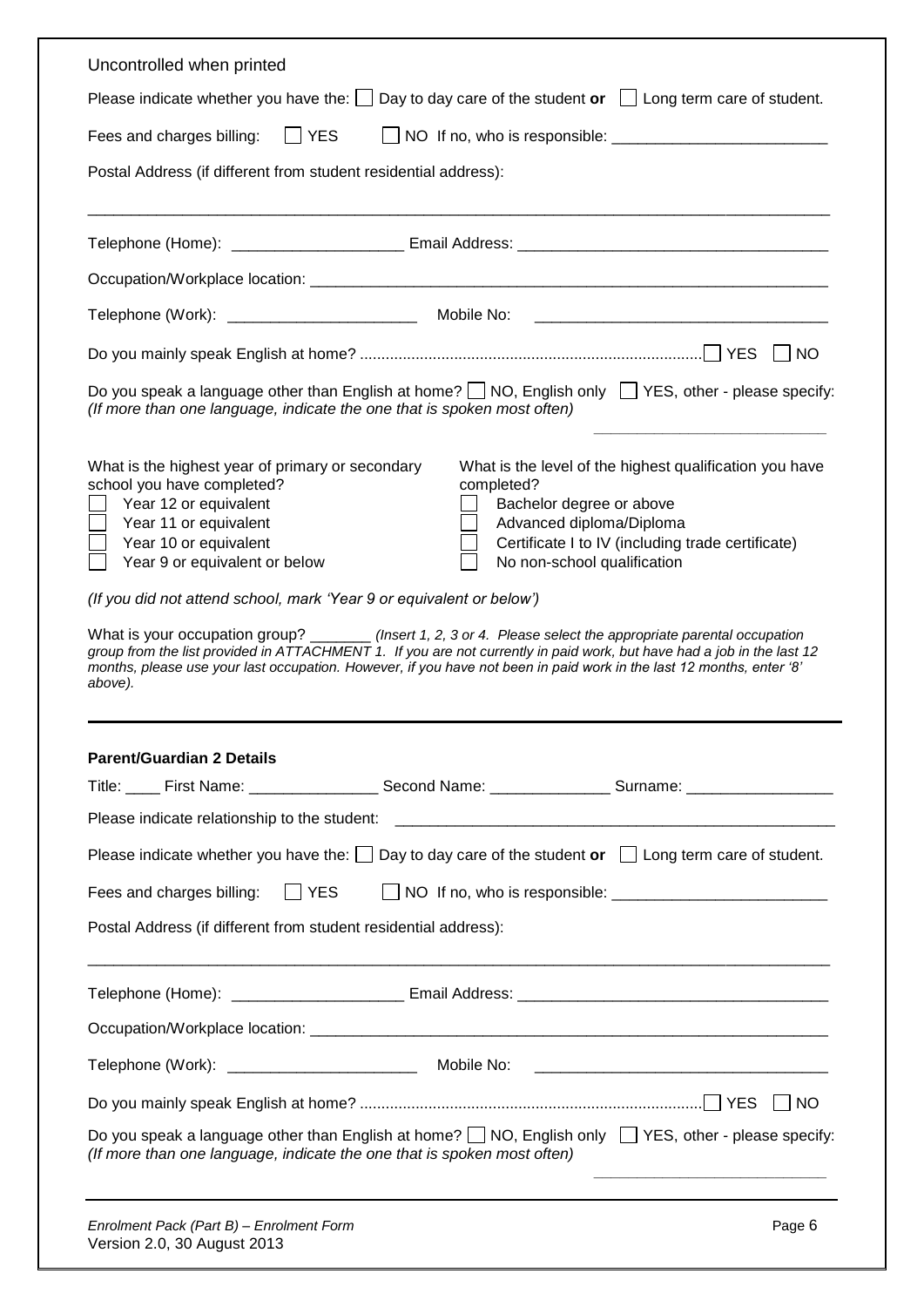| Uncontrolled when printed                                                                                                                                                                                                                                                                                                                                                    |  |                                                                                                                                                                                                                   |  |
|------------------------------------------------------------------------------------------------------------------------------------------------------------------------------------------------------------------------------------------------------------------------------------------------------------------------------------------------------------------------------|--|-------------------------------------------------------------------------------------------------------------------------------------------------------------------------------------------------------------------|--|
| What is the highest year of primary or secondary<br>school you have completed?<br>Year 12 or equivalent<br>Year 11 or equivalent<br>Year 10 or equivalent<br>Year 9 or equivalent or below                                                                                                                                                                                   |  | What is the level of the highest qualification you have<br>completed?<br>Bachelor degree or above<br>Advanced diploma/Diploma<br>Certificate I to IV (including trade certificate)<br>No non-school qualification |  |
| (If you did not attend school, mark 'Year 9 or equivalent or below')                                                                                                                                                                                                                                                                                                         |  |                                                                                                                                                                                                                   |  |
| What is your occupation group? ________ (Insert 1, 2, 3 or 4. Please select the appropriate parental occupation<br>group from the list provided in ATTACHMENT 1. If you are not currently in paid work, but have had a job in the last 12<br>months, please use your last occupation. However, if you have not been in paid work in the last 12 months, enter '8'<br>above). |  |                                                                                                                                                                                                                   |  |
| <b>OTHER CONTACT(S) DETAILS</b>                                                                                                                                                                                                                                                                                                                                              |  |                                                                                                                                                                                                                   |  |
|                                                                                                                                                                                                                                                                                                                                                                              |  | Title: _____ First Name: ______________________ Second Name: ___________________ Surname: ____________________                                                                                                    |  |
|                                                                                                                                                                                                                                                                                                                                                                              |  |                                                                                                                                                                                                                   |  |
| Postal Address (if different from student residential address):                                                                                                                                                                                                                                                                                                              |  |                                                                                                                                                                                                                   |  |
|                                                                                                                                                                                                                                                                                                                                                                              |  |                                                                                                                                                                                                                   |  |
|                                                                                                                                                                                                                                                                                                                                                                              |  |                                                                                                                                                                                                                   |  |
|                                                                                                                                                                                                                                                                                                                                                                              |  |                                                                                                                                                                                                                   |  |
|                                                                                                                                                                                                                                                                                                                                                                              |  |                                                                                                                                                                                                                   |  |
|                                                                                                                                                                                                                                                                                                                                                                              |  | Please advise the school if there are any other contacts you would like recorded.                                                                                                                                 |  |
| <b>SIGNATURE</b>                                                                                                                                                                                                                                                                                                                                                             |  |                                                                                                                                                                                                                   |  |
| Name of person enrolling student:                                                                                                                                                                                                                                                                                                                                            |  |                                                                                                                                                                                                                   |  |
|                                                                                                                                                                                                                                                                                                                                                                              |  | Title: ____ First Name: _____________________ Second Name: _________________ Surname: ________________________                                                                                                    |  |
|                                                                                                                                                                                                                                                                                                                                                                              |  |                                                                                                                                                                                                                   |  |
| If this is an enrolment for Kindergarten, I declare this to be the only enrolment made.                                                                                                                                                                                                                                                                                      |  |                                                                                                                                                                                                                   |  |
|                                                                                                                                                                                                                                                                                                                                                                              |  |                                                                                                                                                                                                                   |  |
|                                                                                                                                                                                                                                                                                                                                                                              |  |                                                                                                                                                                                                                   |  |
| <b>PRINCIPAL'S APPROVAL</b>                                                                                                                                                                                                                                                                                                                                                  |  |                                                                                                                                                                                                                   |  |
|                                                                                                                                                                                                                                                                                                                                                                              |  |                                                                                                                                                                                                                   |  |
|                                                                                                                                                                                                                                                                                                                                                                              |  |                                                                                                                                                                                                                   |  |
|                                                                                                                                                                                                                                                                                                                                                                              |  | Principal's signature                                                                                                                                                                                             |  |
|                                                                                                                                                                                                                                                                                                                                                                              |  | Approved / Not approved                                                                                                                                                                                           |  |
|                                                                                                                                                                                                                                                                                                                                                                              |  |                                                                                                                                                                                                                   |  |
|                                                                                                                                                                                                                                                                                                                                                                              |  |                                                                                                                                                                                                                   |  |
|                                                                                                                                                                                                                                                                                                                                                                              |  |                                                                                                                                                                                                                   |  |
|                                                                                                                                                                                                                                                                                                                                                                              |  |                                                                                                                                                                                                                   |  |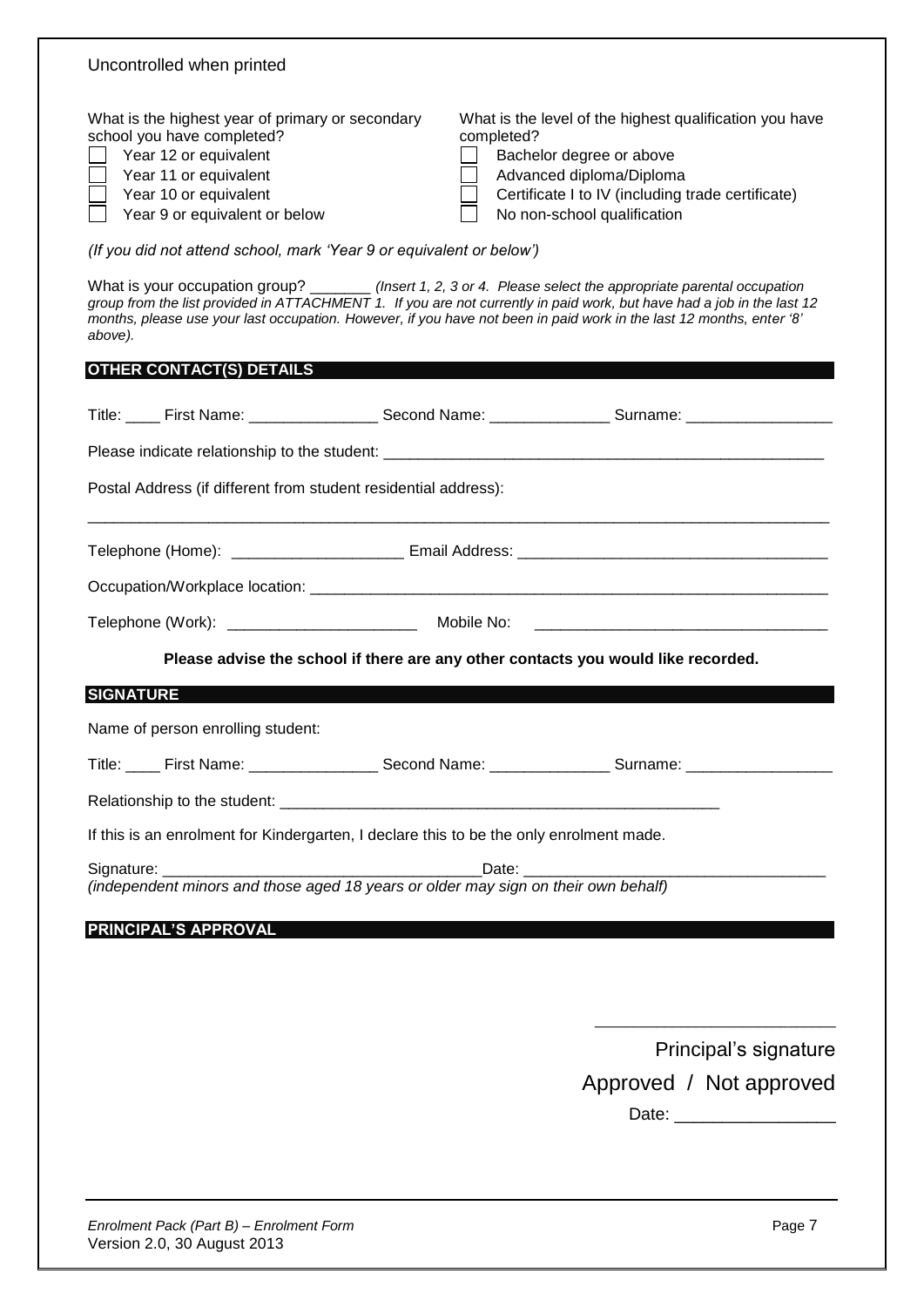| <b>OFFICE USE ONLY</b>                                                                                                                                                                                                                                                                                                                                                                                |                            |                                                            |                      |       |
|-------------------------------------------------------------------------------------------------------------------------------------------------------------------------------------------------------------------------------------------------------------------------------------------------------------------------------------------------------------------------------------------------------|----------------------------|------------------------------------------------------------|----------------------|-------|
| Student's official documentation all sighted (Date): ________________                                                                                                                                                                                                                                                                                                                                 |                            |                                                            | $\Box$ YES           | NO    |
| $\Box$ Birth certificate                                                                                                                                                                                                                                                                                                                                                                              | Passport Travel document/s |                                                            |                      |       |
| Student's Residency status:    Local Permanent Resident                                                                                                                                                                                                                                                                                                                                               |                            |                                                            |                      |       |
| □ Overseas Student: If yes, International fee paying:  □ YES                                                                                                                                                                                                                                                                                                                                          |                            |                                                            |                      | NO    |
| Entry Date: The Contract of the Contract of the Contract of the Contract of the Contract of the Contract of the                                                                                                                                                                                                                                                                                       |                            |                                                            |                      |       |
| Previous School: Records received:                                                                                                                                                                                                                                                                                                                                                                    |                            |                                                            | IIYES I              | I INO |
|                                                                                                                                                                                                                                                                                                                                                                                                       |                            |                                                            |                      | I INO |
| Contributions and Charges Billing: □ PG1: ___% □ PG2: ___% □ Other: ____%                                                                                                                                                                                                                                                                                                                             |                            |                                                            |                      |       |
| Official documentation:<br>(including reports, to be sent to)                                                                                                                                                                                                                                                                                                                                         |                            | $\Box$ PG1: $\Box$ $\Box$ PG2: $\Box$ $\Box$ Other: $\Box$ |                      |       |
| Immunisation records provided:                                                                                                                                                                                                                                                                                                                                                                        |                            |                                                            | $\Box$ YES $\Box$ NO |       |
| Form/Class: _________________________                                                                                                                                                                                                                                                                                                                                                                 |                            | House Faction: __________________                          |                      |       |
| Approved by Principal:                                                                                                                                                                                                                                                                                                                                                                                | $\Box$ NO                  | □ YES on (Date): _______________                           |                      |       |
| Entered on School Information system by: __________________________ on (Date): __________                                                                                                                                                                                                                                                                                                             |                            |                                                            |                      |       |
| Student leaves school: (Date) _____________                                                                                                                                                                                                                                                                                                                                                           |                            | Date Transfer Note Sent:                                   |                      |       |
|                                                                                                                                                                                                                                                                                                                                                                                                       |                            |                                                            |                      |       |
| Records received from transferring school: □ NO □ YES on (Date): ______________                                                                                                                                                                                                                                                                                                                       |                            |                                                            |                      |       |
| <b>RETENTION AND TRANSFER OF STUDENT ENROLMENT RECORDS:</b>                                                                                                                                                                                                                                                                                                                                           |                            |                                                            |                      |       |
| Enrolment Applications (successful) – The School to retain for 5 years after last action and then<br>1.<br>destroy.                                                                                                                                                                                                                                                                                   |                            |                                                            |                      |       |
| Enrolment Applications (unsuccessful)-The School to retain for 2 years after last action and<br>2.<br>then destroy.                                                                                                                                                                                                                                                                                   |                            |                                                            |                      |       |
| 3.<br>Enrolment Register (Register of Admissions/Enrolment Cards used prior to the School<br>Information System) – The School to retain for 7 years after last action and then archive and                                                                                                                                                                                                            |                            |                                                            |                      |       |
| transfer to State Records Office only when advised by Corporate Information Services.<br>4.<br>Enrolment Records (managed in the School Information System) - The School must print out<br>annually for all school leavers, the School must retain for 7 years after the last action and then<br>archive and transfer to State Records Office only when advised by Corporate Information<br>Services. |                            |                                                            |                      |       |
| Student files - The School must negotiate with the previous school at the local level the<br>5.<br>transfer within 5 school days.                                                                                                                                                                                                                                                                     |                            |                                                            |                      |       |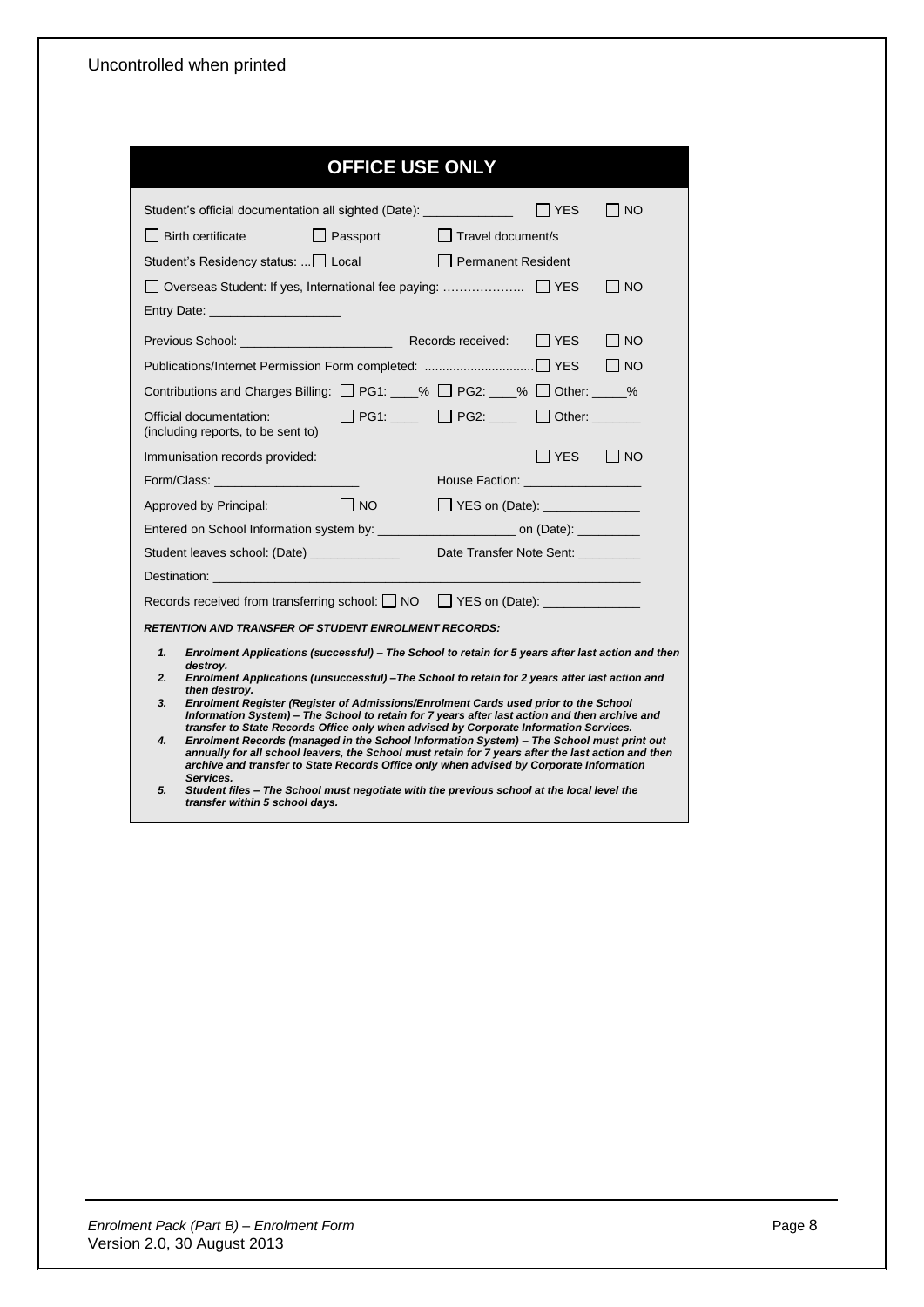## **ATTACHMENT 1**

## **Parent Occupation Groups**

| <b>GROUP1</b>                                                                                                                                                                                             | Relates to questions in Parent 1 and Parent 2 sections of the Application for Enrolment form<br><b>GROUP 2</b>                                                                                                                                                         | <b>GROUP 3</b>                                                                                                                                           | <b>GROUP 4</b>                                                                                                                                                                                                                                                                                    |
|-----------------------------------------------------------------------------------------------------------------------------------------------------------------------------------------------------------|------------------------------------------------------------------------------------------------------------------------------------------------------------------------------------------------------------------------------------------------------------------------|----------------------------------------------------------------------------------------------------------------------------------------------------------|---------------------------------------------------------------------------------------------------------------------------------------------------------------------------------------------------------------------------------------------------------------------------------------------------|
|                                                                                                                                                                                                           | Other business managers,                                                                                                                                                                                                                                               | Tradesmen/women, clerks                                                                                                                                  | <b>Machine operators, hospitality</b>                                                                                                                                                                                                                                                             |
| Senior management in large<br>business organisation<br>government administration &<br>defence, and qualified<br>professionals                                                                             | arts/media/sportspersons<br>and associate professionals                                                                                                                                                                                                                | and skilled office, sales and<br>service staff                                                                                                           | staff, assistants, labourers and<br>related workers                                                                                                                                                                                                                                               |
| Senior executive/manager/                                                                                                                                                                                 | Owner/manager of farm,                                                                                                                                                                                                                                                 | Tradesmen/women generally                                                                                                                                | Drivers, mobile plant,                                                                                                                                                                                                                                                                            |
| department head in industry,<br>commerce, media or other large<br>organisation.                                                                                                                           | construction, import/export,<br>wholesale, manufacturing,<br>transport, real estate business.                                                                                                                                                                          | have completed a 4 year<br>Trade Certificate, usually by<br>apprenticeship. All<br>tradesmen/women are<br>included in this group.                        | production/processing<br>machinery and other<br>machinery operators<br><b>Hospitality staff [hotel service</b><br>supervisor, receptionist, waiter,                                                                                                                                               |
| Public service manager<br>(section head or above),<br>regional director,<br>health/education/police/ fire                                                                                                 | <b>Specialist manager</b><br>[finance/engineering/productio<br>n/ personnel/ industrial<br>relations/sales/marketing].                                                                                                                                                 | Clerks [bookkeeper, bank/PO<br>clerk, statistical/actuarial clerk,                                                                                       | bar attendant, kitchenhand,<br>porter, housekeeper].                                                                                                                                                                                                                                              |
| services administrator.                                                                                                                                                                                   | <b>Financial services manager</b>                                                                                                                                                                                                                                      | accounting/claims/audit clerk,<br>payroll clerk,<br>recording/registry/filing clerk,                                                                     | Office assistants, sales<br>assistants and other assistants                                                                                                                                                                                                                                       |
| Other administrator [school<br>Principal, faculty head/dean,<br>library/museum/gallery director,<br>research facility director].                                                                          | [bank branch manager, finance/<br>investment/insurance broker,<br>credit/loans officer].                                                                                                                                                                               | betting clerk, stores/inventory<br>clerk, purchasing/order clerk,<br>freight/transport/shipping clerk,<br>bond clerk, customs                            | <b>Office</b> [typist, word<br>processing/data entry/business<br>machine operator, receptionist,<br>office assistant].                                                                                                                                                                            |
| <b>Defence Forces</b><br>Commissioned Officer.                                                                                                                                                            | Retail sales/services manager<br>[shop, petrol station, restaurant,<br>club, hotel/motel, cinema,                                                                                                                                                                      | agent/customer services clerk.<br>admissions clerk].                                                                                                     | Sales [sales assistant, motor                                                                                                                                                                                                                                                                     |
| <b>Professionals</b> generally have<br>degree or higher qualifications<br>and experience in applying this<br>knowledge to design, develop<br>or operate complex systems;<br>identify, treat and advise on | theatre, agency].<br>Arts/media/sports [musician,<br>actor, dancer, painter, potter,<br>sculptor, journalist, author].<br>media presenter,                                                                                                                             | Skilled office, sales and<br>service staff<br><b>Office</b> [secretary, personal<br>assistant, desktop publishing<br>operator, switchboard<br>operator]. | vehicle/caravan/parts<br>salesperson, checkout operator,<br>cashier, bus/train conductor,<br>ticket seller, service station<br>attendant, car rental desk staff,<br>street vendor, telemarketer, shelf<br>stacker].                                                                               |
| problems; and teach others.<br>Health, Education, Law,<br>Social Welfare, Engineering,<br><b>Science, Computing</b><br>professional.                                                                      | photographer, designer,<br>illustrator, proof reader,<br>sportsman/woman, coach,<br>trainer, sports official].<br>Associate professionals<br>generally have                                                                                                            | Sales [company sales<br>representative, auctioneer,<br>insurance agent/assessor/loss<br>adjuster, market researcher].                                    | Assistant/aide [trades' assistant,<br>school/teacher's aide, dental<br>assistant, veterinary nurse,<br>nursing assistant,<br>museum/gallery attendant, usher,<br>home helper, salon assistant,<br>animal attendant].                                                                              |
| <b>Business</b> [management<br>consultant, business analyst,<br>accountant, auditor, policy<br>analyst, actuary, valuer].                                                                                 | diploma/technical qualifications<br>and support managers and<br>professionals.                                                                                                                                                                                         | <b>Service</b><br>[aged/disabled/refuge/child<br>care worker, nanny, meter<br>reader, parking inspector,<br>postal worker, courier, travel               | <b>Labourers and related workers</b>                                                                                                                                                                                                                                                              |
| Air/sea transport [aircraft/ships<br>captain/officer/pilot, flight officer,<br>flying instructor, air traffic                                                                                             | Health, Education, Law,<br>Social Welfare, Engineering,<br><b>Science, Computing</b><br>technician/associate                                                                                                                                                           | agent, tour guide, flight<br>attendant, fitness instructor,<br>casino dealer/supervisor].                                                                | <b>Defence Forces ranks below</b><br>senior NCO not included in other<br>groups.                                                                                                                                                                                                                  |
| controller].                                                                                                                                                                                              | professional.<br><b>Business/administration</b><br>[recruitment/employment/indus<br>trial relations/training officer,<br>marketing/advertising<br>specialist, market research<br>analyst, technical sales<br>representative, retail buyer,<br>office/project manager]. |                                                                                                                                                          | Agriculture, horticulture,<br>forestry, fishing, mining worker<br>[farm overseer, shearer, wool/hide<br>classer, farmhand, horse trainer,<br>nurseryman, greenkeeper,<br>gardener, tree surgeon,<br>forestry/logging worker, miner,<br>seafarer/fishing hand].<br>Other worker [labourer, factory |
|                                                                                                                                                                                                           | <b>Defence Forces</b> senior Non-<br>Commissioned Officer.<br>estegeries hous been determined notionally and are designed as broad                                                                                                                                     |                                                                                                                                                          | hand, storeman, guard, cleaner,<br>caretaker, laundry worker, trolley<br>collector, car park attendant,<br>crossing supervisor].<br>بمماجينه ومعالم وعالمونيما                                                                                                                                    |

*Relates to questions in Parent 1 and Parent 2 sections of the Application for Enrolment form*

**These categories have been determined nationally and are designed as broad occupational groupings. All Australian states and territories use the same categories.**